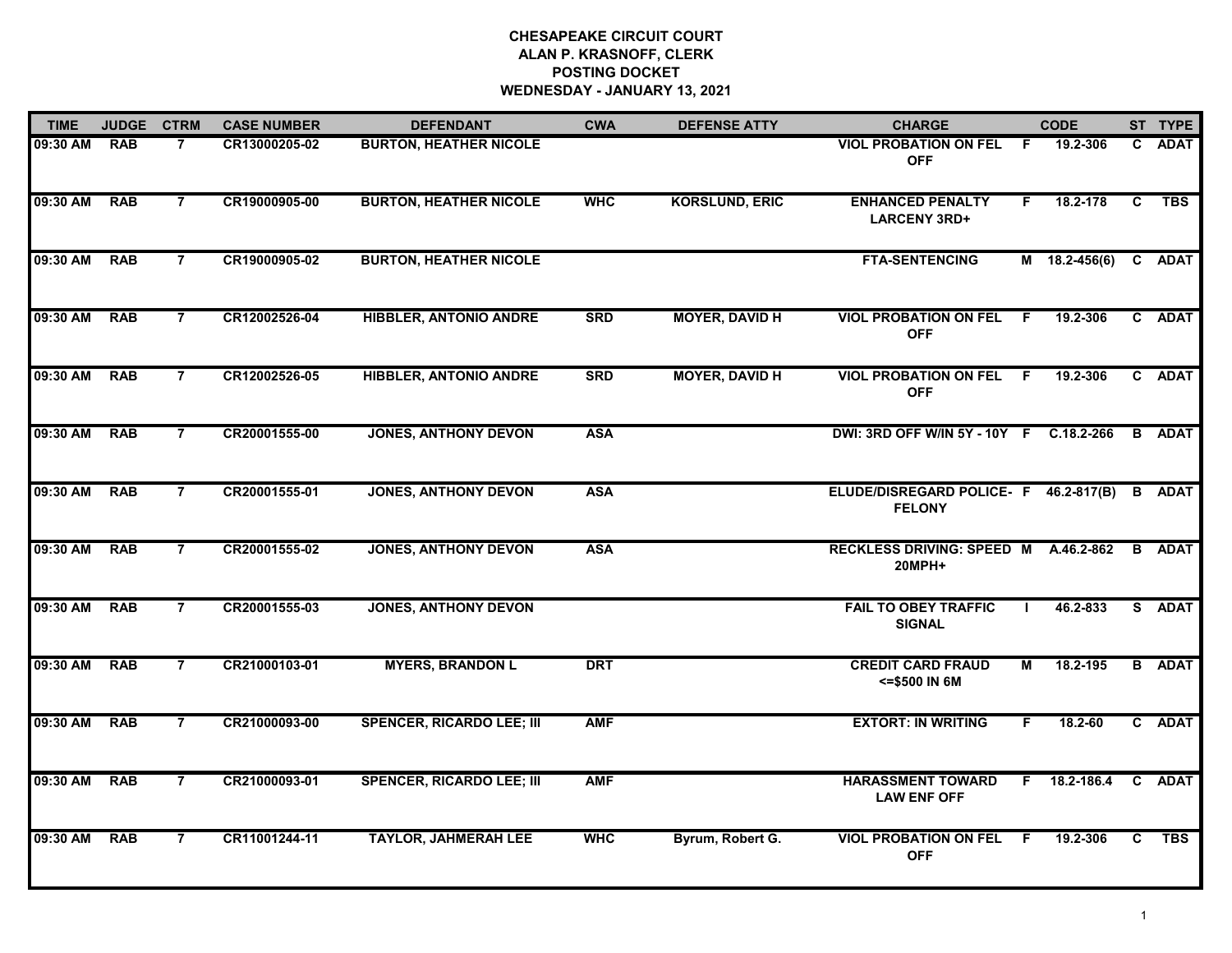# **CHESAPEAKE CIRCUIT COURT ALAN P. KRASNOFF, CLERK POSTING DOCKET WEDNESDAY - JANUARY 13, 2021**

| <b>TIME</b> | <b>JUDGE</b> | <b>CTRM</b>    | <b>CASE NUMBER</b> | <b>DEFENDANT</b>              | <b>CWA</b> | <b>DEFENSE ATTY</b>   | <b>CHARGE</b>                               |    | <b>CODE</b>     |    | ST TYPE    |
|-------------|--------------|----------------|--------------------|-------------------------------|------------|-----------------------|---------------------------------------------|----|-----------------|----|------------|
| 09:30 AM    | <b>RAB</b>   | $\overline{7}$ | CR11001244-12      | TAYLOR, JAHMERAH LEE          | <b>WHC</b> | Byrum, Robert G.      | <b>VIOL PROBATION ON FEL</b><br><b>OFF</b>  | F. | 19.2-306        | C  | <b>TBS</b> |
| 09:30 AM    | <b>RAB</b>   | 7              | CR11001244-13      | <b>TAYLOR, JAHMERAH LEE</b>   | <b>WHC</b> | Byrum, Robert G.      | <b>VIOL PROBATION ON FEL</b><br><b>OFF</b>  | F. | 19.2-306        | C. | <b>TBS</b> |
| 09:30 AM    | <b>RAB</b>   | $\overline{7}$ | CR11001244-14      | <b>TAYLOR, JAHMERAH LEE</b>   |            | Byrum, Robert G.      | <b>FAIL TO APPEAR-REV</b>                   |    | $M$ 18.2-456(6) | C  | <b>TBS</b> |
| 11:30 AM    | <b>RAB</b>   | $\overline{7}$ | CR18001579-03      | <b>WALLACE, WILLIAM KEITH</b> | <b>AEP</b> | <b>FORSTIE, AARON</b> | <b>PETIT LARCENY</b>                        | М  | 18.2-96         | C. | <b>TBS</b> |
| 11:30 AM    | <b>RAB</b>   |                | CR18001579-08      | <b>WALLACE, WILLIAM KEITH</b> |            |                       | <b>VIOL PROBATION ON FEL</b><br><b>OFF</b>  | F. | 19.2-306        |    | C ADAT     |
| 11:30 AM    | <b>RAB</b>   |                | CR18001579-09      | <b>WALLACE, WILLIAM KEITH</b> |            |                       | <b>VIOL PROBATION ON FEL</b><br><b>OFF</b>  | F. | 19.2-306        |    | C ADAT     |
| 11:30 AM    | <b>RAB</b>   |                | CR18001579-10      | <b>WALLACE, WILLIAM KEITH</b> |            |                       | <b>VIOL PROBATION ON FEL</b><br><b>OFF</b>  | F. | 19.2-306        |    | C ADAT     |
| 11:30 AM    | <b>RAB</b>   | $\overline{7}$ | CR18001579-11      | <b>WALLACE, WILLIAM KEITH</b> |            |                       | <b>VIOL PROBATION OF MISD</b><br><b>OFF</b> | M  | 19.2-306        |    | C ADAT     |
| 11:30 AM    | <b>RAB</b>   | $\overline{7}$ | CR18001579-12      | <b>WALLACE, WILLIAM KEITH</b> |            |                       | <b>FAIL TO APPEAR; RR</b>                   |    | M 18.2-456(6)   |    | C ADAT     |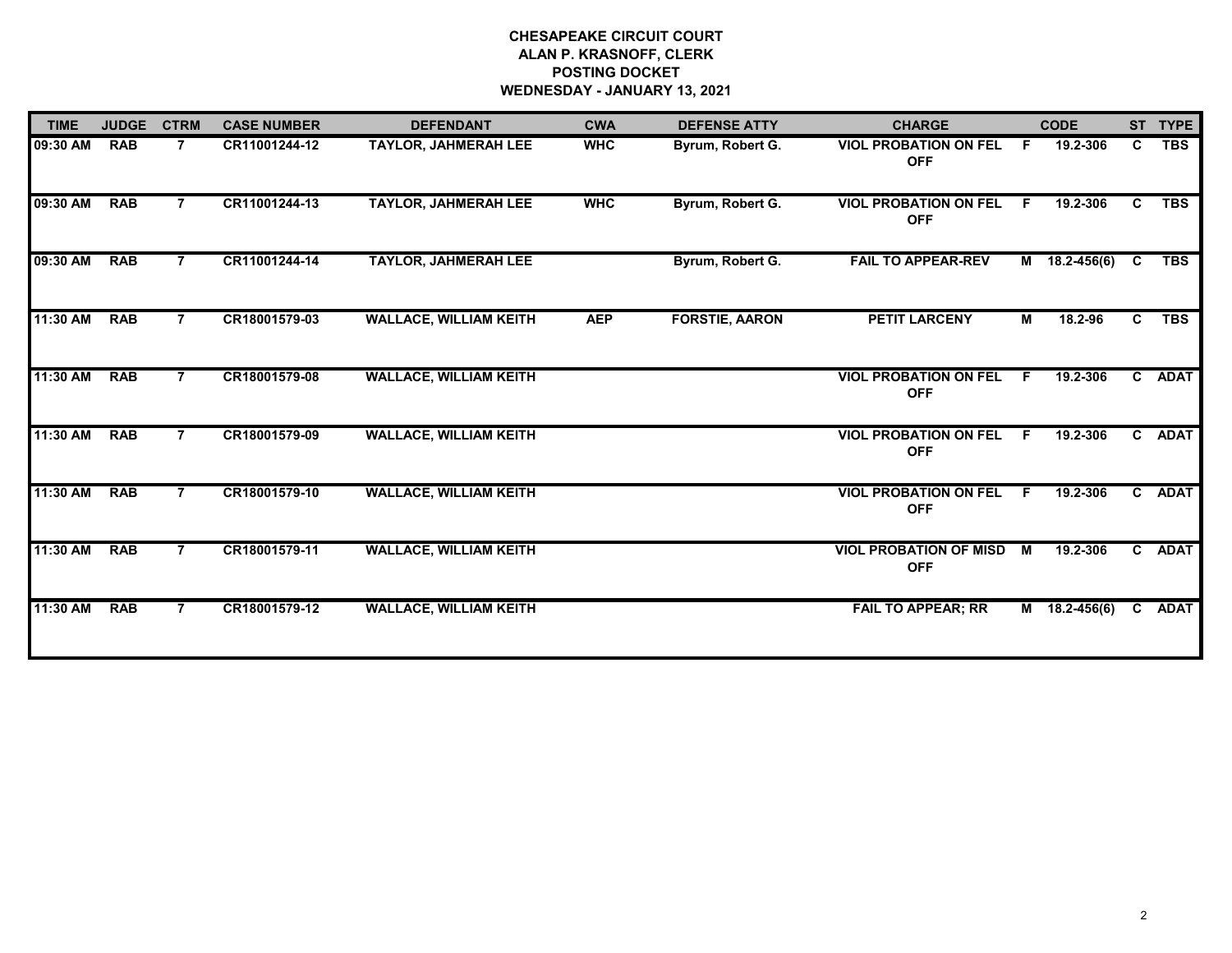### **CHESAPEAKE CIRCUIT COURT CIVIL MOTIONS DOCKET WEDNESDAY, JANUARY 13, 2021**

| <b>Hearing</b><br><b>Time</b> | Judge       | Court-<br>room       | Case #         | <b>Plaintiff</b>                                       | <b>Defendant</b>                                             | <b>Plaintiff Attorney</b><br><b>Defendant Attorney</b> |                                | <b>Hearing</b><br><b>Type</b> | <b>Duration</b>   |
|-------------------------------|-------------|----------------------|----------------|--------------------------------------------------------|--------------------------------------------------------------|--------------------------------------------------------|--------------------------------|-------------------------------|-------------------|
| 10:00 AM                      | <b>JWB</b>  | $\blacktriangleleft$ | Jones / Kinser | <b>COMMISSIONERS OF</b><br><b>ACCOUNTS DOCKET</b>      |                                                              |                                                        |                                |                               |                   |
| 10:00 AM                      | <b>JWB</b>  | $\mathbf{1}$         | CL20005817-00  | *KAREN R CARNEGIE,<br><b>ADMINISTRATOR</b>             | *STRINGFIELD, MELISSA<br><b>DIANE</b>                        | <b>CARNEGIE, KAREN R</b>                               |                                | <b>MOT</b>                    | 30M 0 H 0 D       |
| 10:45 AM                      | <b>JWB</b>  | <b>WEBX</b>          | CL17001340-00  | *SUITS, RACHEL                                         | <b>STEPHEN ALEXANDER</b><br>HOMES, LLC                       | <b>DEAN, ANDREW</b>                                    | <b>DUDDY, DANNEL C</b>         | <b>MOT</b>                    | 15M 0 H 0 D       |
| 11:00 AM                      | <b>JWB</b>  | <b>WEBX</b>          |                | CL20005655-00 GREEN, MICHAEL DAVID; SR                 | <b>GREEN, VICTORIA AMANDA</b>                                | <b>LEWIS, BRETTA Z</b>                                 | <b>NASHATKA, SHANTELL</b><br>S | <b>PL</b>                     | <b>OM 1 H 0 D</b> |
| $01:15$ PM                    | <b>JWB</b>  | <b>WEBX</b>          | CL19006873-00  | <b>WATTS, MYRTIS L</b>                                 | <b>WATTS, RICHARD L</b>                                      | PETERSON, JENNIFER                                     |                                | <b>COMP</b>                   | 15M 0 H 0 D       |
| 01:30 PM                      | <b>JWB</b>  | <b>WEBX</b>          | CL18002701-00  | <b>BAEUMEL, JERRI</b>                                  | <b>BAEUMEL, JOSEPH</b>                                       | <b>SHILLING, ANDREW</b>                                |                                | <b>MOT</b>                    | 30M 0 H 0 D       |
| 02:00 PM                      | <b>JWB</b>  | <b>WEBX</b>          | CL18006973-00  | <b>WOOD, MONICA D</b>                                  | <b>WOOD, JAMES F</b>                                         | <b>SPRINKLE, J WAYNE</b>                               | <b>SHANNON, KRISTEN M</b>      | <b>PL</b>                     | 30M 0 H 0 D       |
| 02:30 PM                      | <b>JWB</b>  | <b>WEBX</b>          | CL20007632-00  | <b>THOMPSON, MICHAEL</b>                               | <b>THOMPSON, AMANDA</b>                                      | <b>JOYNER, BRONWEN</b>                                 |                                | <b>MOT</b>                    | 30M 0 H 0 D       |
| 03:01 PM                      | <b>JWB</b>  | <b>WEBX</b>          | CL20008205-00  | <b>ROSENKRANZ, STEPHANIE</b><br><b>LYNN</b>            | <b>ROSENKRANZ, RONALD LEE</b>                                | <b>SOMERS, KAREN</b>                                   | <b>WOOTEN, KRISTI</b>          | <b>PL</b>                     | OM1H0D            |
| $04:15$ PM                    | <b>JWB</b>  | <b>WEBX</b>          |                | C                                                      | CL19006375-00 MORGAN, ELIZABETH MARIE MORGAN, MAXWELL EDISON | <b>JORDAN, RHIANNON</b>                                | <b>WEAVER, JAMES A</b>         | <b>WC</b>                     | 15M 0 H 0 D       |
| 04:15 PM                      | <b>JWB</b>  | <b>WEBX</b>          |                | C                                                      | CL19006375-00 MORGAN, ELIZABETH MARIE MORGAN, MAXWELL EDISON | <b>JORDAN, RHIANNON</b>                                | <b>WEAVER, JAMES A</b>         | <b>MOT</b>                    | 30M 0 H 0 D       |
| 09:00 AM                      | <b>MATA</b> | 6                    | CL19004484-01  | <b>CAPLES, AARON</b>                                   | <b>LEE-CAPLES, ADRIENNE</b>                                  | <b>WELLS, ALLYSON</b><br><b>DENISE</b>                 | <b>PROSE</b>                   | <b>SC</b>                     | 30M 0 H 0 D       |
| 09:00 AM                      | <b>MATA</b> | 6                    | CL20004502-00  | <b>CIBH</b>                                            | <b>CARROLL, GAIL</b>                                         | <b>BROWN, LEONARD L</b>                                |                                | <b>APTG</b>                   | 15M 0 H 0 D       |
| 09:00 AM                      | <b>MATA</b> | 6                    |                | CL21000257-00 CHESAPEAKE BEHAVIORAL<br><b>HEALTHCA</b> | <b>WISE, BLANCHE L</b>                                       | <b>GRAY, CHANEL A</b>                                  | <b>PROSE</b>                   | <b>APTG</b>                   | $M$ H D           |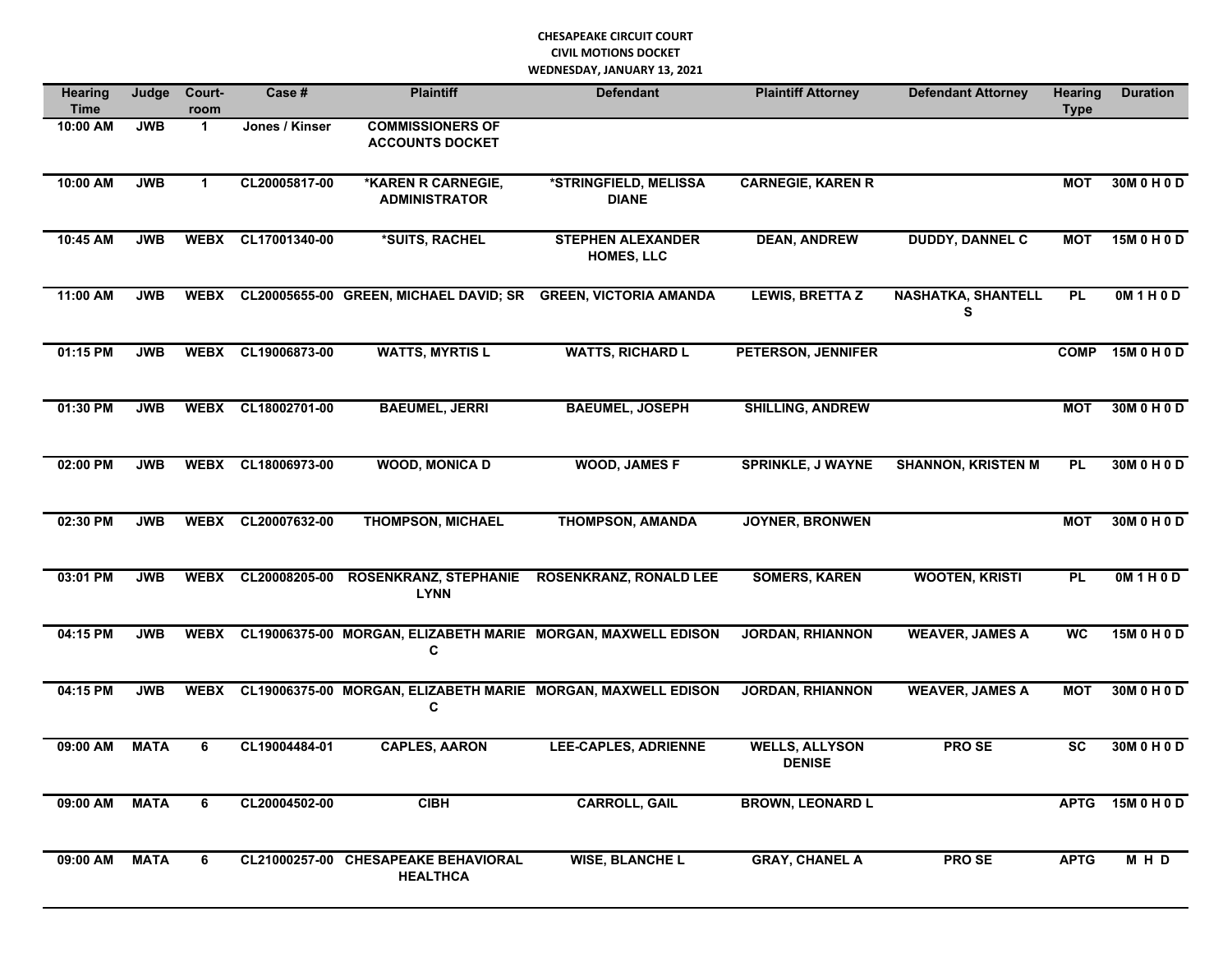#### **CHESAPEAKE CIRCUIT COURT CIVIL MOTIONS DOCKET WEDNESDAY, JANUARY 13, 2021**

| <b>Hearing</b><br><b>Time</b> | Judge       | Court-<br>room | Case #        | <b>Plaintiff</b>                                       | <b>Defendant</b>                             | <b>Plaintiff Attorney</b>   |                            | <b>Hearing</b><br><b>Type</b> | <b>Duration</b> |
|-------------------------------|-------------|----------------|---------------|--------------------------------------------------------|----------------------------------------------|-----------------------------|----------------------------|-------------------------------|-----------------|
| 10:00 AM                      | <b>MATA</b> | <b>WEBX</b>    | CL20004085-00 | <b>JOHNSON, DEMARCO</b>                                | <b>CHECKERED FLAG STORE #3</b><br><b>LLC</b> | <b>MYERS, LENARD; II</b>    | <b>FINE, MORRISH</b>       | <b>TR</b>                     | 15M 0 H 0 D     |
| 11:00 AM                      | <b>MATA</b> | <b>WEBX</b>    | CL20004122-00 | <b>SMITH, ASHLI JOHNSON</b>                            | <b>SMITH, KRISTOFFER PAUL</b>                | <b>JORDAN, RHIANNON</b>     | PETERSON, JENNIFER<br>Е    | <b>DEM</b>                    | OM1H0D          |
| 01:00 PM                      | <b>MATA</b> | <b>WEBX</b>    |               | CL19005087-00 USAA GENERAL INDEMNITY<br><b>COMPANY</b> | *JONES, BETTY                                | <b>LAMBERT, R LARRY; JR</b> | YOUNG, JOSEPH M            | <b>MOT</b>                    | OM1H0D          |
| 09:00 AM                      | <b>RAB</b>  | $\overline{7}$ | CL18005937-00 | <b>HARRIS, ALLEN</b>                                   | <b>HARRIS, ANGELA</b>                        | <b>KAVANAGH, BENJAMIN F</b> | <b>MCKENZIE, NICOLE</b>    | <b>AMEN</b>                   | OM1H0D          |
| 09:30AM                       | <b>RAB</b>  | $\overline{7}$ |               | <b>ADATS</b>                                           | <b>ADATS</b>                                 |                             |                            |                               |                 |
| 10:00 AM                      | <b>RAB</b>  | <b>WEBX</b>    | CL18007388-00 | *COSTANZA, RUBY                                        | <b>SANDERSON, JOANNE</b>                     | <b>HABIB, AMEET I</b>       | <b>LASCARA, WILLIAM A</b>  | <b>DEM</b>                    | OM1H0D          |
| 11:30 AM                      | <b>RAB</b>  | <b>WEBX</b>    | CL19007092-00 | <b>BREEDEN INVESTMENT</b><br>PROPERTIES,               | *HARRIS, KEITH D                             | <b>BISCHOFF, WILLIAM C</b>  | <b>PROSE</b>               | SJ                            | 30M 0 H 0 D     |
| 11:45 AM                      | <b>RAB</b>  | <b>WEBX</b>    | CL20008371-00 | <b>WALTON-ANDREWS,</b><br><b>PATHENA</b>               | <b>WALTON, POLLY</b>                         | <b>PROSE</b>                |                            | <b>APTG</b>                   | 30M 0 H 0 D     |
| 01:00 PM                      | <b>RAB</b>  | <b>WEBX</b>    | CL18000940-00 | <b>MYERS, LEWIS B</b>                                  | <b>MYERS, CHERYL L</b>                       | <b>SHILLING, ANDREW</b>     | <b>JULIA, KELLER E</b>     | <b>PL</b>                     | OM1H0D          |
| 01:00 PM                      | <b>RAB</b>  | <b>WEBX</b>    | CL20003662-00 | <b>MORROW, THOMAS E</b>                                | <b>MORROW, HWAYOUN</b>                       | <b>PROSE</b>                | <b>PROSE</b>               | <b>FD</b>                     | 15M 0 H 0 D     |
| 01:15 PM                      | <b>RAB</b>  | <b>WEBX</b>    | CL18000940-00 | <b>MYERS, LEWIS B</b>                                  | <b>MYERS, CHERYL L</b>                       | <b>SHILLING, ANDREW</b>     | <b>JULIA, KELLER E</b>     | <b>MOT</b>                    | MHD             |
| 02:00 PM                      | <b>RAB</b>  | $\overline{7}$ | CL19000580-00 | <b>MACKEY, DWAYNE</b>                                  | <b>COMMONWEALTH</b>                          | <b>PROSE</b>                | <b>CAMPBELL, WILLIAM H</b> | OLP                           | $M$ H D         |
| 02:00 PM                      | <b>RAB</b>  | $\overline{7}$ | CL19004366-00 | FREY, JOHN C                                           | <b>COMMONWEALTH</b>                          | <b>PROSE</b>                | <b>PROSE</b>               | <b>OLP</b>                    | M H D           |
| 02:00 PM                      | <b>RAB</b>  | $\overline{7}$ | CL19007342-00 | <b>DOOLEY, CHRISTOPHER</b><br><b>PATRICK</b>           | <b>COMMONWEALTH</b>                          | <b>PROSE</b>                | <b>CAMPBELL, WILLIAM H</b> | <b>OLP</b>                    | MHD             |